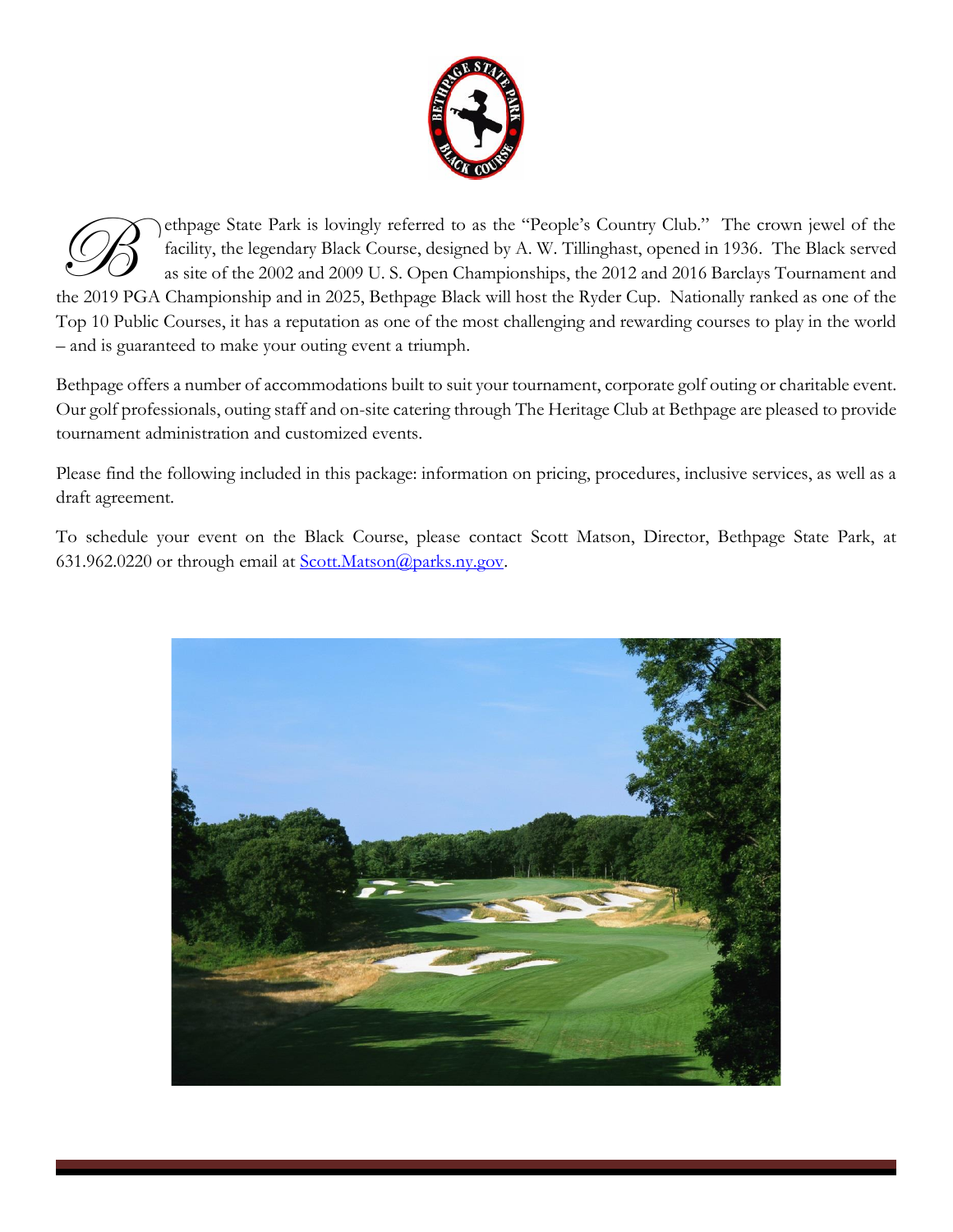

# **Inclusive Services**

Bethpage State Park offers the following services for all Black Course Outing events:

- Personalized placards, scorecards and pairing sheets
- Customized pin sheets, cart maps and range passes
- Awards presentation
- Event scoring services
- Outing registration and registration tents
- Golf bag check-in, tagging and placement upon golf carts
- Locker room access, attendant and supplies

# **Food and Beverage Services**

We are pleased to present our catering licensee, The Heritage Club at Bethpage, for your enjoyment. The Heritage Club at Bethpage offers a number of choices and services through their catering office. To set up your event's food and beverage service, please contact Steve Kirschbaum at 516.927.8380 or by email at [skirschbaum@lessings.com.](mailto:skirschbaum@lessings.com)

### **Golf Professional Services**

Exceptional quality merchandise and other golfing services are offered through our Golf Professional licensee, Bethpage Golf Group, LLC. To learn more about the services offered, please contact Jimmy Lee at 516.249.4040 or by email at [bethpagepro@yahoo.com.](mailto:bethpagepro@yahoo.com)

#### **Fees**

Outings on the Black Course require a \$100,000 tax deductible donation made payable to the Natural Heritage Trust. This fee guarantees the Sponsor exclusive use of the Black Course from 7:00 a.m. until sunset. This fee is in addition to the fees, per person, outlined below:

Per Player:

| Greens Fee | Catering | Carts* | Pro Shop | Total |
|------------|----------|--------|----------|-------|
| \$65       | \$20     | \$20   | \$15     | \$120 |

# *Additional fees per player: Prices subject to change.*

**Caddies:** \$100 per bag, with a two-bag requirement, per caddy, plus 15% - 20% suggested gratuity **Caddy Master:** \$500.00

**\*Carts:** Used for transportation to starting hole and return to Clubhouse only